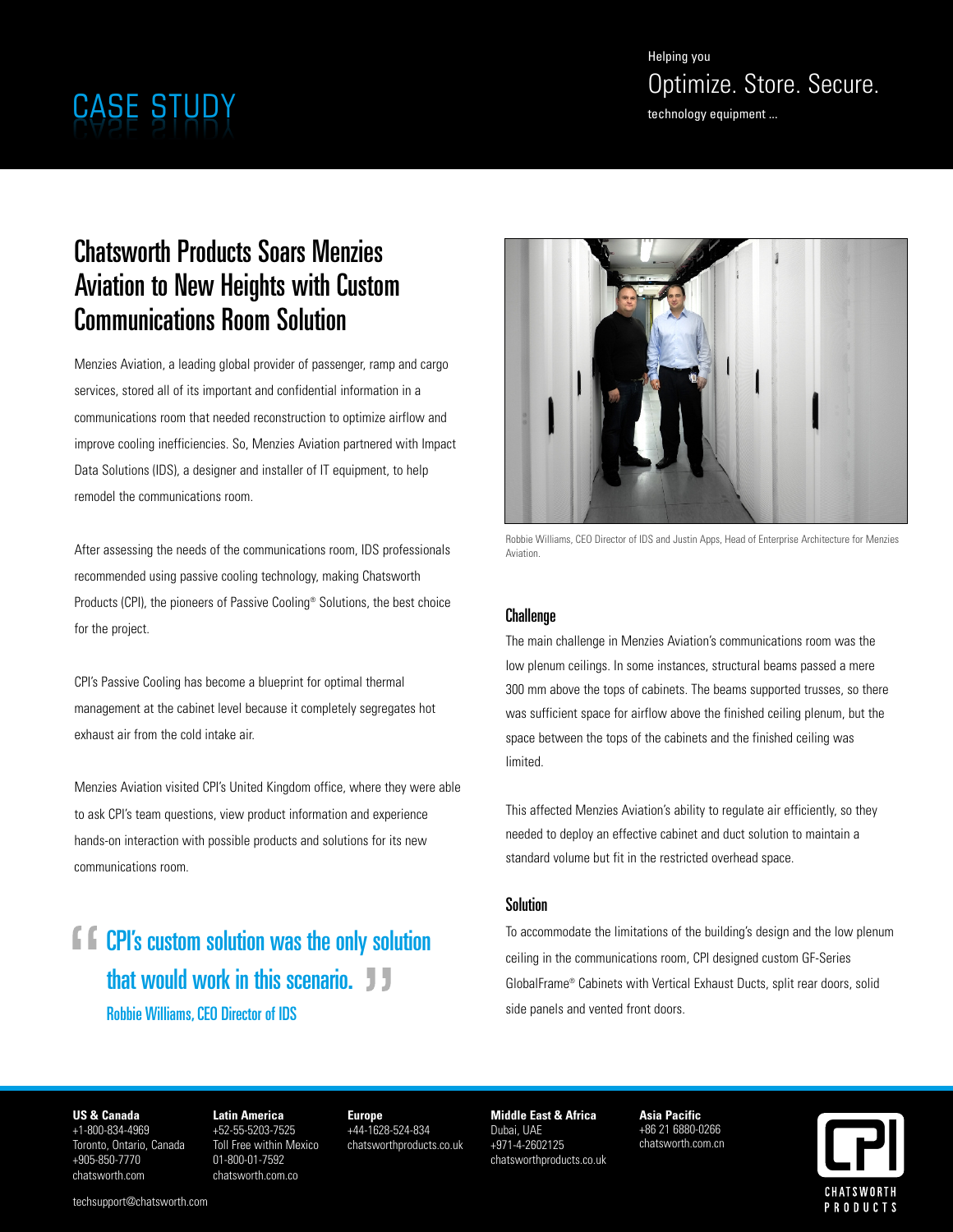

78 percent perforated doors on CPI's GF-Series GlobalFrame Cabinets maximize airflow.



CPI's Finger Cable Manager accessory and Vertical Cable Manager with T-shaped cable guides have cable openings that align with each U space for patch cord management.



Even installed upside down to fit in the limited space, CPI's Cable Trays provide proper support to cables.

# **F**  $\Gamma$  CPI cabinets have completely transformed our environment. J J Justin Apps, Head of Enterprise Architecture for Menzies Aviation

"CPI's custom solution was the only solution that would work in this scenario," Robbie Williams, CEO Director of IDS, stated.

CPI's GlobalFrame Cabinets are standard server and network equipment storage solutions that feature smart airflow management and 78 percent perforated doors to maximize airflow.

The top-mount Vertical Exhaust Ducts guide the hot exhaust air away from the cabinet to support a closed return application. This ability to isolate, redirect and recycle hot exhaust air was just what Menzies Aviation wanted for its new communications room.

With this solution, Menzies Aviation was able to maximize its cooling efficiencies without the need for additional CRAC units, in-row air conditioners or liquid cooling solutions.

Now Menzies Aviation's server room is running on free air cooling, and they are looking to achieve better efficiencies, while increasing their infrastructure footprint with ease.

In addition to the custom cabinet and Vertical Exhaust Duct solution, Menzies Aviation deployed CPI Cable Trays, Finger Cable Manager accessories and Vertical Cable Managers with T-shaped cable guides with cable openings that align with each U space for patch cord management.

**f f** Working closely with the CPI team enabled us to fine tune a small delivery window, which was essential in the success of this project. JJ Robbie Williams, CEO Director of IDS